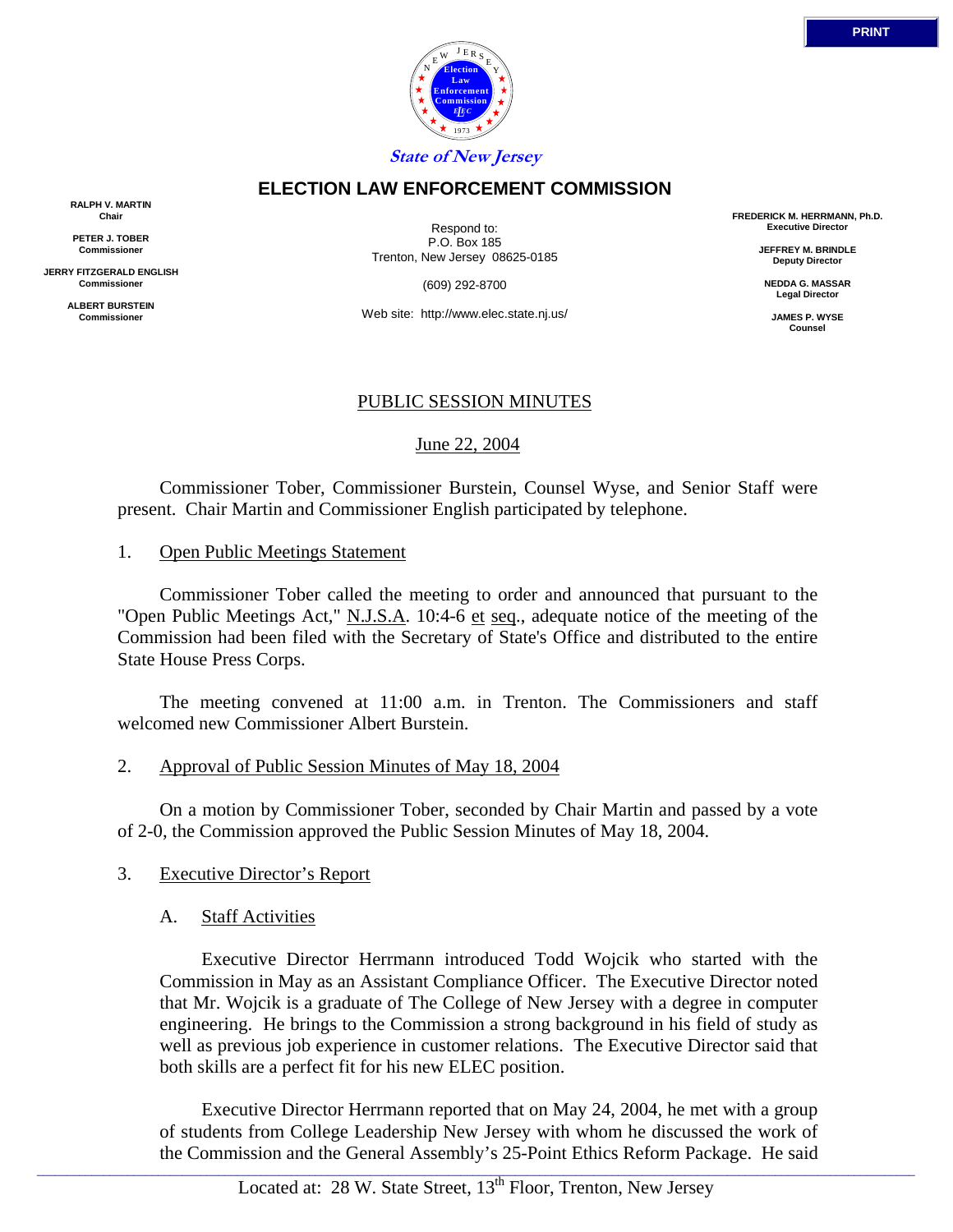that the students were delighted when he told them that they would actually see some of the bills in the package voted on in that afternoon's General Assembly session.

# B. Legislative Developments

 Executive Director Herrmann advised the Commission that on May 17, 2004, he testified at the second public hearing of the Senate State Government Committee on a collection of bills concerning campaign finance reform. He stated that ELEC had suggested and continues to support the reform concepts embraced by the bills on the agenda. The bills involved:

- Expanding lobbyist disclosure,
- Reporting grassroots lobbying,
- Increasing penalties, and
- Funding the Commission adequately.

responsibility to preserve open and honest government, which is the basic principle behind a functional democracy. The Executive Director mentioned that in order for ethics reform to work the Commission has to be properly funded and called enlightened Assemblyman Roberts' simple approach of carefully spending "tax money to ensure that the process is as clean as it can be." The Executive Director commented that the State has a primary, moral

Assembly's 25-Point Ethics Reform plan held at Montclair State University. He said that he testified in favor of 11 bills, which were released: Executive Director Herrmann mentioned that on May 20, 2004, Legal Director Nedda Massar, Director of Public Financing Amy Davis, and he attended the fourth public hearing of the Assembly State Government Committee on the General

- A-5 (Voss), which lowers the contributor reporting threshold to \$300 from \$400 and requires reporting of all cash contributions;
- A-6 (Gusciora), which requires professional campaign fundraisers to register and file quarterly reports with ELEC;
- A-7 (Eagler), which requires political identification of recorded campaign telephone calls;
- A-9 (Gordon), which requires the Commission to study further improvements to its highly regarded website;
- A-10 (Greenwald), which requires the training of certain campaign and organizational treasurers;
- A-11 (Greenstein), which increases the Campaign Act's monetary penalties;
- A-12 (Wisniewski), which expands the 48-hour expenditure notice requirement;
- A-23 (Greenstein), which requires the random auditing of lobbying by ELEC;
- A-24 (Watson Coleman), which increases ELEC lobbying fees to \$425 from \$325;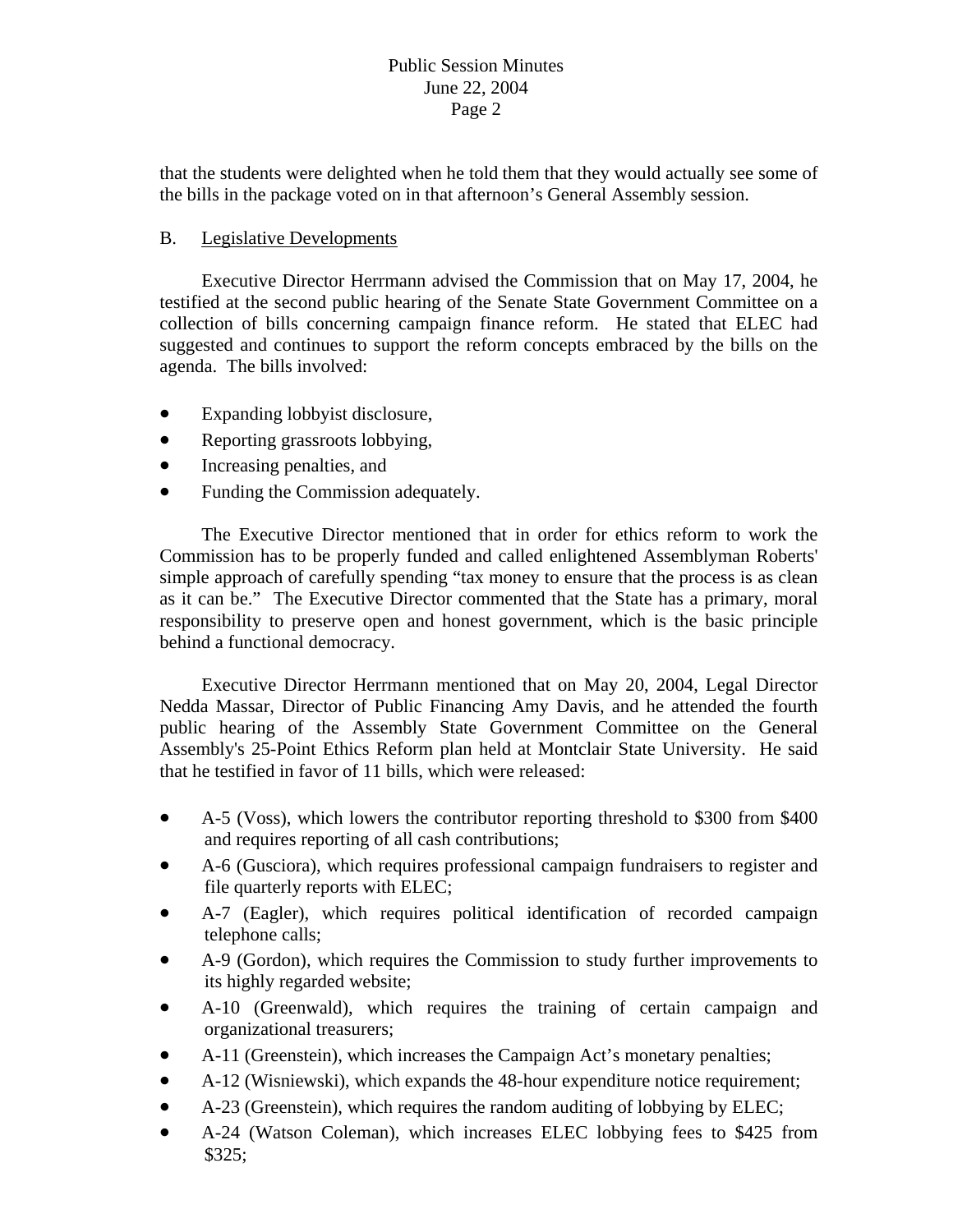- A-25 (Fisher), which abolishes contingency fee lobbying agreements; and, •
- A-26 (Roberts), which increases ELEC's annual operating budget by \$2 million to \$5 million.

the General Assembly passed by wide margins eight of the bills released by the Executive Director Herrmann informed the Commission that on May 24, 2004, Assembly State Government Committee on May 20, 2004. The Executive Director said that the bills concerning treasurer training, the prohibition of contingency fees, and ELEC's budget were not voted upon.

emphasized the moral responsibility of the State to fund ELEC's administration of its old and new responsibilities. The Executive Director stated that the Commission would use the appropriation—along with other sources of future funding from the plan Executive Director Herrmann reported that on May 27, 2004, he testified before the Assembly Appropriations Committee on A-26 (Roberts). He indicated that he again commended Assemblyman Roberts for sponsoring this crucial legislation and including:

- Increased lobbying fees,
- New fees on professional political fundraisers,
- Larger penalties, •
- Recommendations from a website enhancement study; and,
- Review of the clean elections project to create the strongest ethics program in the nation.

Executive Director Herrmann said that at the hearings he responded to a number of questions about how ELEC would use the money to carryout the multiple purposes of the 25-Point Ethics Reform Plan. He said that the committee voted 12-1 to release the bill.

the package. In all, according to Executive Director Herrmann, eighteen bills were releas ed including two that had not been previously considered on the topics of pay-to-Executive Director Herrmann noted that on June 3, 2004, Legal Director Massar and he attended an historic joint meeting of the Senate State Government and Assembly State Government committees to consider the 25-Point Ethics Reform plan. The Executive Director said that he was the last person to testify in a marathon 5-1/2 hour meeting, where he again expressed ELEC's strong support for the concepts embraced in play and clean elections. Executive Director Herrmann advised the Commission that the last bill voted out was S-26 (Coniglio/Kean), which is the Senate version of Assemblyman Robert's \$2 million ELEC appropriation legislation found in A-26.

except a dual officeholding study Commission bill and S-26, which had been referred to the Senate Budget and Appropriations Committee. Executive Director Herrmann The Executive Director reported that on June 10, 2004, both the Senate and General Assembly passed all of the legislation in the 25-Point Ethics Reform Plan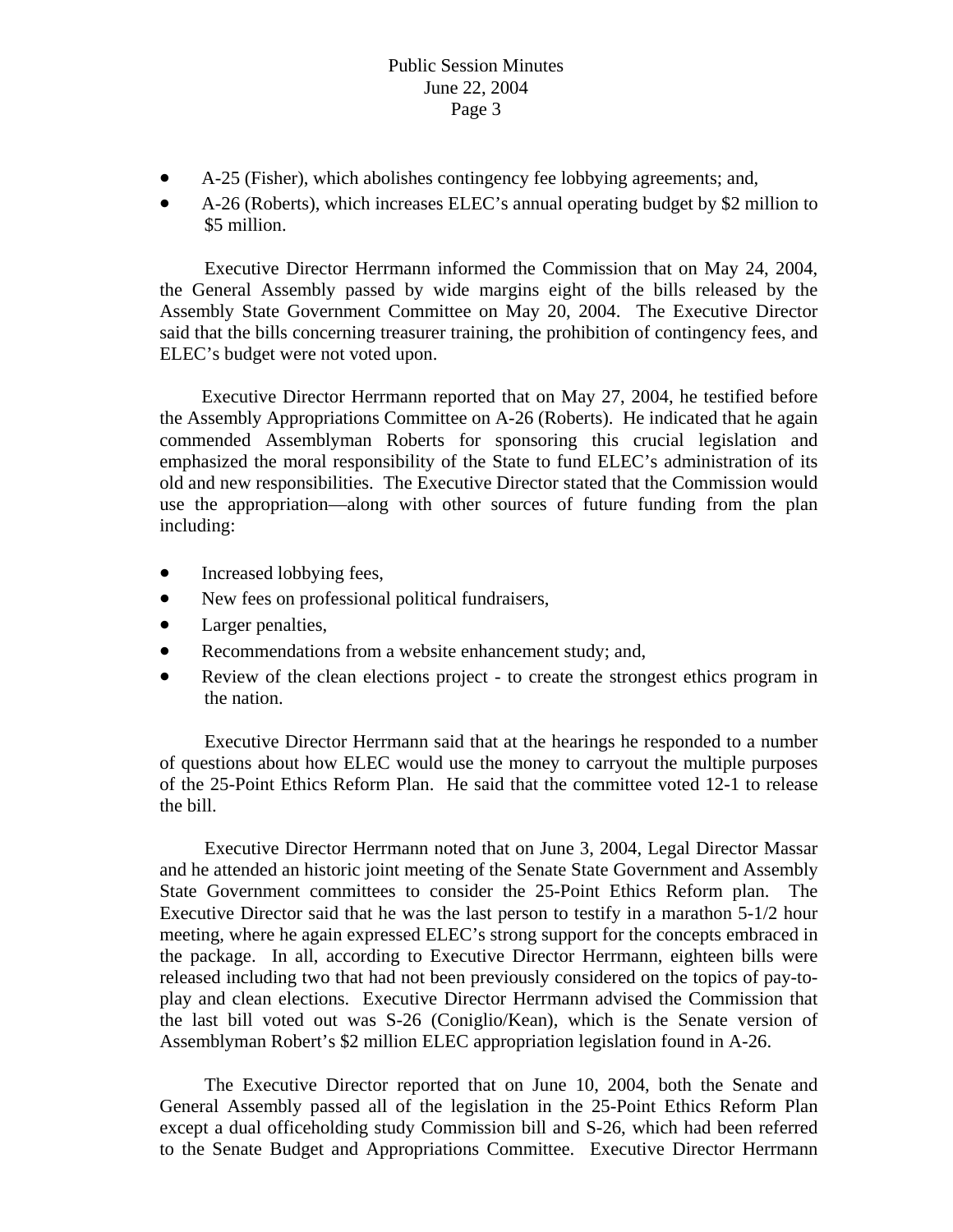stated that A-26, however, did pass the Assembly by the wide margin of 75-2. On June 16, 2004, the Governor signed all of the passed legislation into law except the clean elections bill, which is expected to be signed at a later date.

The Executive Director mentioned that on June 18, 2004, the Senate Budget and Appro priations Committee released S-26 unanimously. Executive Director Herrmann Committee on A-26, which was also unanimously released. said that on June 21, 2004, he appeared before the Senate Budget and Appropriations

of invaluable help in analyzing over 50 bills with him often late into the night during the months of legislative ethics reform activity. Executive Director Herrmann thanked Legal Director Massar for her many hours

# C. White Paper No. 17 – Legislative Election 2003: The Rise of Party-Oriented Campaigning

Executive Director Herrmann stated that Deputy Director Brindle has again questions or comments for the Deputy Director. contributed an outstanding piece of research to the ongoing white paper series which began in 1988. The Executive Director asked the Commissioners if they had any

On a motion by Commissioner Burstein, seconded by Commissioner English and passed by a vote of 4-0, the Commission approved publication of the White Paper as presented.

## D. Summer Meeting Schedule

- $\bullet$  July 27, 2004 at 11:00 a.m. in Trenton; and,
- August 24, 2004 at  $11:00$  a.m. in Trenton (if needed).

# 4. Advisory Opinion Request 01-2004

This Advisory Opinion Request was submitted by Bret Schundler, a publicly financed gubernatorial candidate in the 2001 primary and general elections. Mr. Schundler asked four questions concerning disposition of outstanding obligations remaining from his 2001 primary and general election candidacies. Legal Director Massar explained the four questions and the responses recommended by staff. She stated that a publicly financed candidate is subject to sta tutory restrictions that are not imposed on other candidates. For example, a publicly financed candidate must preserve funds for return to the State and therefore may not transfer funds to a future election.

**uestion No. 1**: May Candidate Schundler establish a candidate committee for **Q** nomi nation for the office of Governor in the 2005 primary election while continuing to file quarterly reports which disclose outstanding obligations for his 2001 gubernatorial primary and general election candidacies?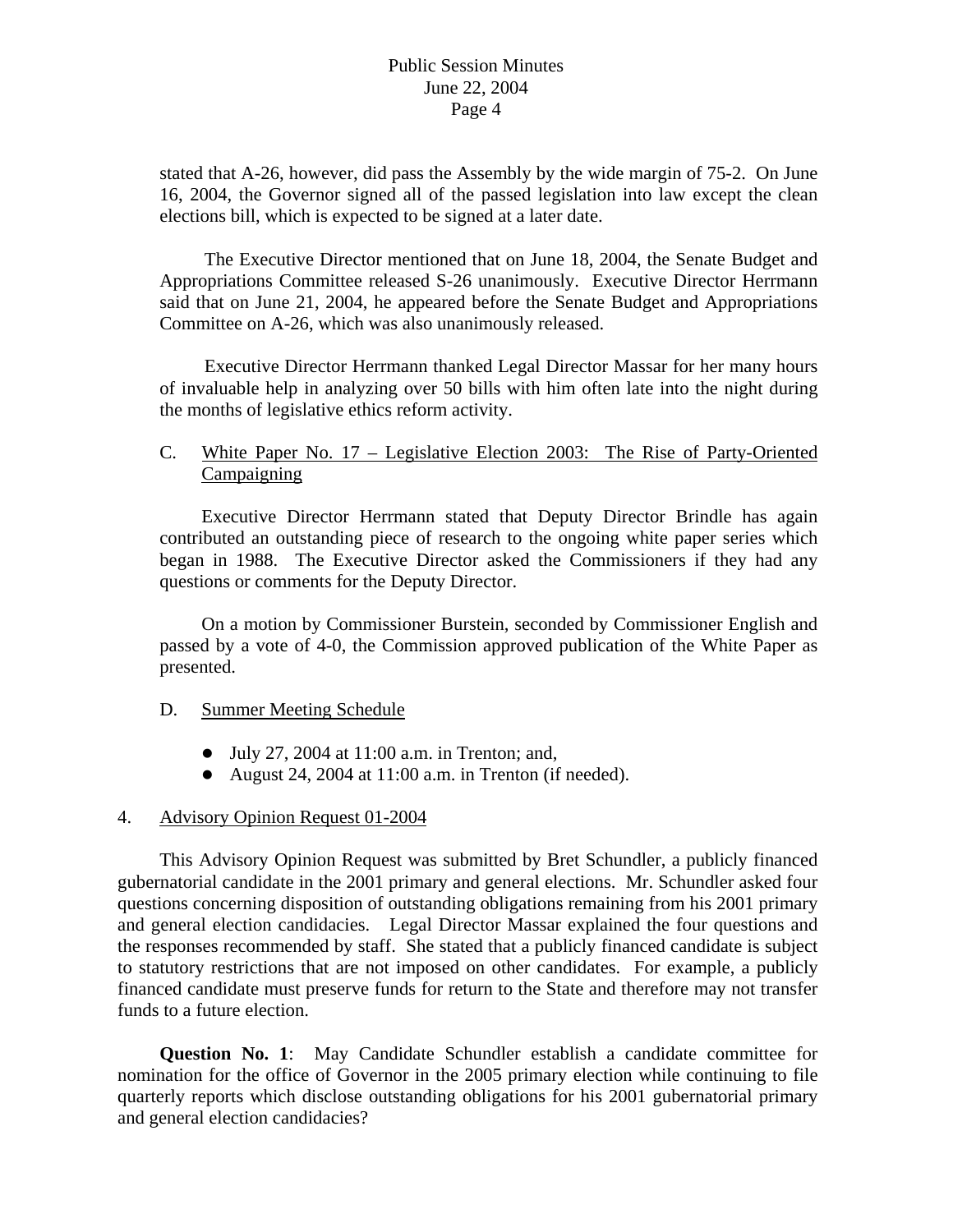committee for a 2005 primary election gubernatorial candidacy. Staff recommended further that Candidate Schundler be advised to continue to observe the postelection restrictions on contr ibutions and expenditures applicable to a publicly financed candidate, and, pursuant to Regarding Question No. 1, staff recommended that the Commission advise Candidate Schundler that there is no statutory basis to prohibit the establishment of a candidate N.J.S.A. 19:44A-16b, to continue to file postelection quarterly reports for his primary and general election candidacies until such time as each candidate committee has wound up its business and been dissolved.

**Question No. 2**: May Candidate Schundler transfer the outstanding obligations from his 2001 primary and general election candidate committees to a future gubernatorial election candidacy?

In response to Question No. 2, staff recommended that Candidate Schundler be advised that, as a candidate who accepted gubernatorial public matching funds in 2001, he may not transfer the outstanding obligations of his 2001 gubernatorial primary or general candidate committee to a candidate committee for a future election.

**Question No. 3**: May Candidate Schundler "settle the debts" reported on his 2001 primary and general election reports for less than the full amount reported as owed to the creditors? In the alternative, he asked whether or not the "creditors' personal services can be donated to the campaign pursuant to N.J.A.C. 19:25-10.4."

Regarding Question No. 3, staff recommended that Candidate Schundler be advised that there is no statutory basis to conclude that settlement of or forgiveness of a debt in an amount in excess of \$2,600 is distinguishable from any other contribution in excess of the \$2,600 limit, and the contribution limit requirements of the gubernatorial public financing progr am would be undermined by permitting a candidate committee to "settle debts" for less than the full amount owed to creditors. Staff recommended further that Candidate Schundler be advised that he may not convert outstanding obligations to non-compensated, unreported, volun tary personal services.

**Question No. 4:** Candidate Schundler asked whether or not specific "disputed debts" may be "discharged" if the vendor is no longer seeking payment.

In response to Question No. 4, staff recommended that Candidate Schundler may terminate reporting of several of these debts, after filing the July, 2004, quarterly report for 2001 general election, because these items were either returned by or not received by his candidate committee, or were the obligations of entities other than his candidate committee.

also a void in the statute which would indicate that the Commission could fill that void The Commission recognized Brian McAlindin, Esq., representing Mr. Schundler, and Mr. Schundler. Mr. McAlindin, noted that no guidance existed within the statute about the question of whether or not a campaign can transfer debt from one cycle to another. He said that Mr. Schundler wants to satisfy his campaign debts, and this approach is one way to do it. He said that in the absence of guidance, the Legislature has left it to the Commission to undertake this task. Mr. McAlindin added that with regard to settlement of debts, there is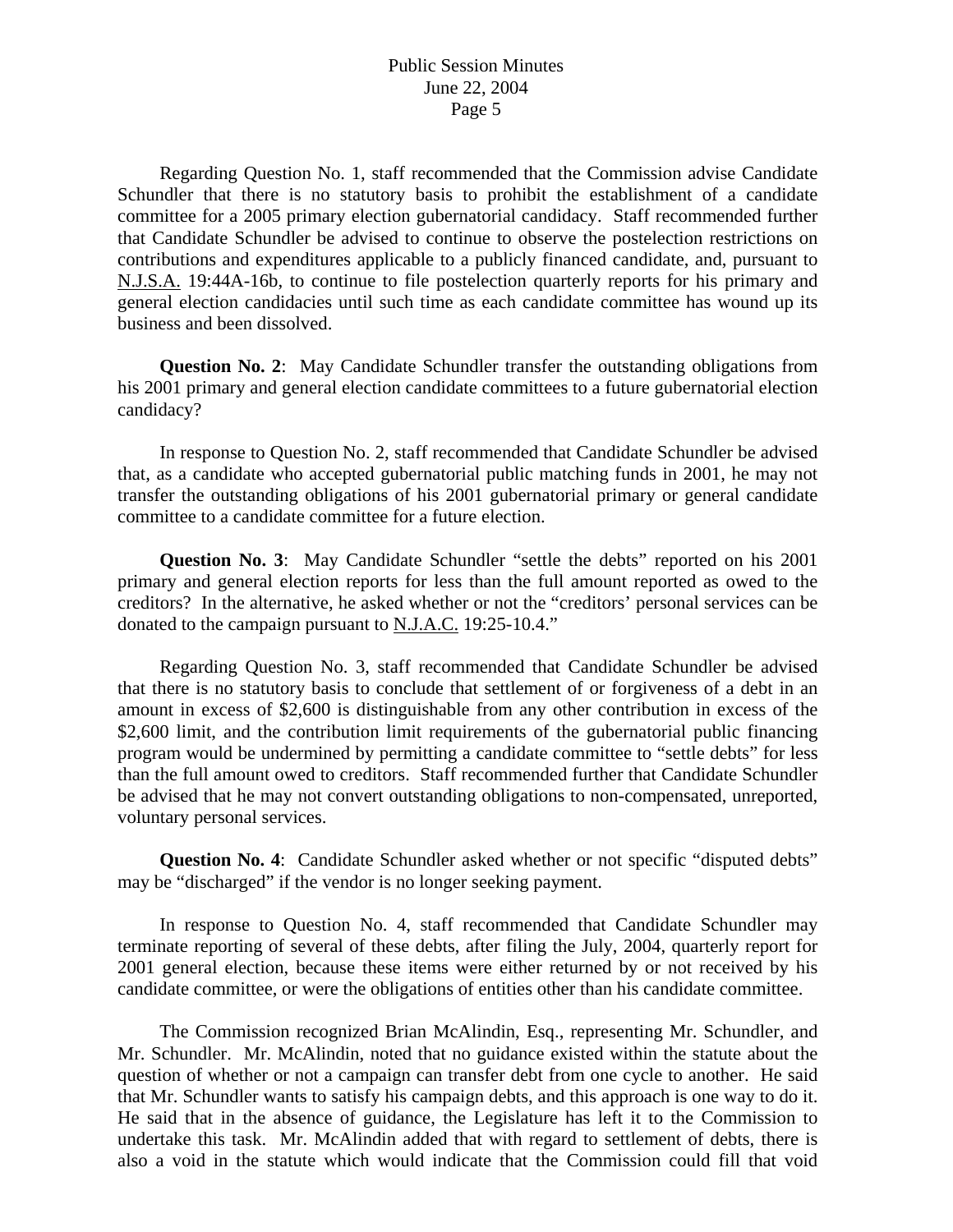through its decision making power. He said it is better to have businesses work out a said further that as a creditor of the Schundler campaign, he sees a need to resolve and conclude campaign affairs. solution instead of the nuisance of having campaigns continually report. Mr. McAlindin suggested that the Commission look to the Federal Election Commission for guidance. He

of the Commission. He said that this issue needs to be addressed by the Legislature and should be contained in recommendations the Commission makes to the Legislature. Commissioner Burstein thanked Mr. McAlindin for bringing the matter to the attention

Commission is a statutory creature and that exceeding its statutory authority would create Chair Martin agreed that it is a legislative problem. He stated further that the future problems.

 Commissioner Burstein said the Commission can only act within the ambit of the statute and that regulatory bodies are always faced with the limits of their statutory authority.

## Commissioner English agreed.

Mr. Schundler stated that the Legislature has been mute on the issue of debt settlement that of volunteer once the process starts. Mr. Schundler said that because the statute does not provide guidance on these issues, the Commission is empowered to do so. as well as on the issue of what constitutes a volunteer. The law does not say that one can only volunteer before the process begins nor does it prohibit one from altering one's status to

On a motion by Commissioner Burstein, seconded by Commissioner English and passed by a vote of 4-0, the Commission approved the staff recommendation on the Advisory Opinion and directed staff to issue the response.

## 5. Adoption of Proposed New Rules and Amendments to Commission Regulations

 Legal Director Massar recommended that the Commission adopt without change the amendments to the regulations and new rules that were the subject of the public hearing conducted at the May 18, 2004 Commission meeting. Legal Director Massar added that the proposal includes new rules implementing electronic filing of reports as well as amendments as follows: requiring that a candidate or committee establish a separate account for investment of funds; establishing recordkeeping requirements for expenditures; clarifying the period of retention for records; prohibiting new fundraising by former officeholders; clarifying that contributions between candidates for mayor and member of the municipal governing body within a municipality and in the same election are unlimited; implementing recently-enacted contribution limits from corporations, unions, and groups to continuing political committees and political committees; and clarifying reporting of expenditures made by credit card.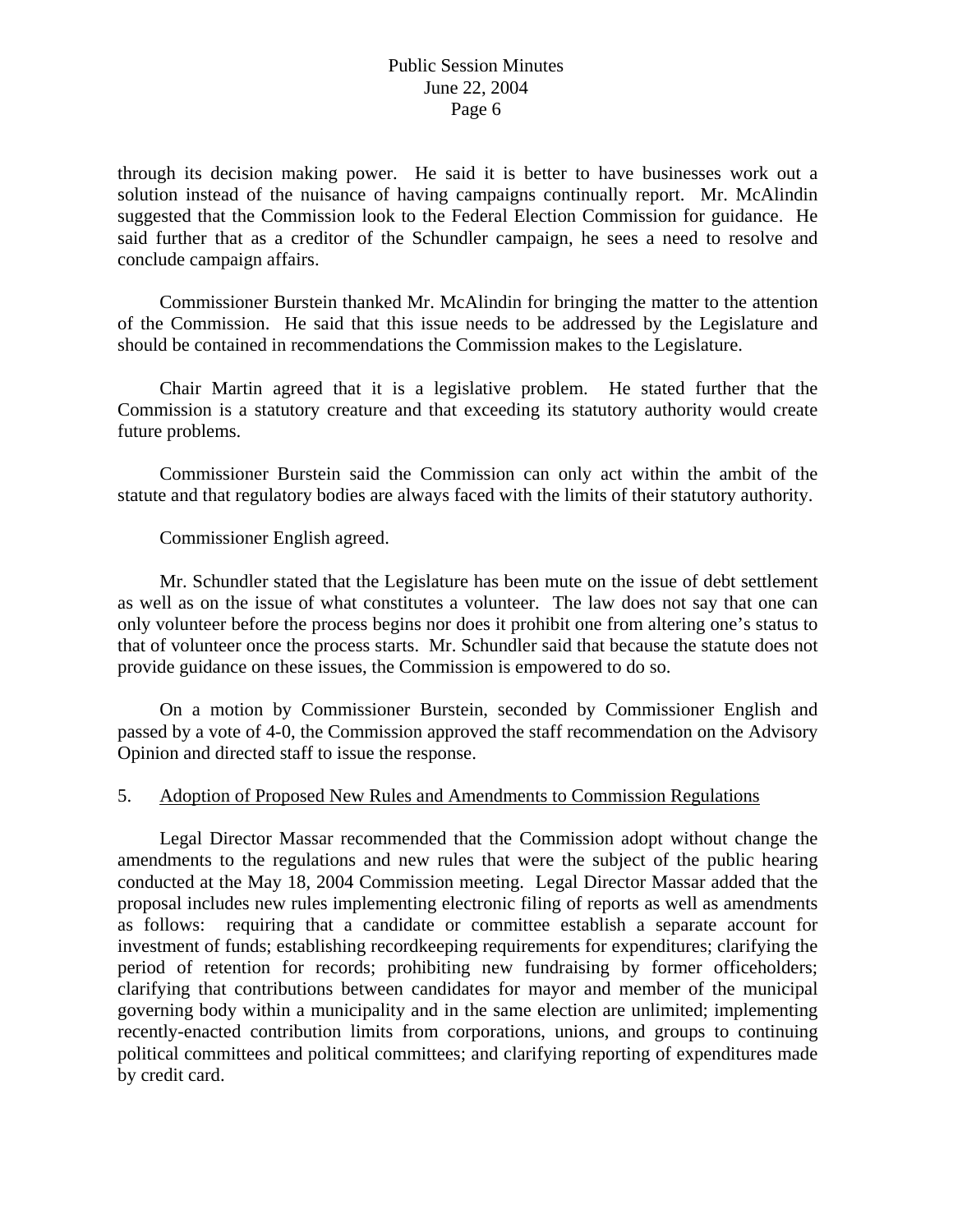Legal Director Massar submitted for the record written comments received from Carrie L. Bromeland, representing Vocus, Inc., and from Eric DeGesero, Executive Vice President of the Fuel Merchants Association of New Jersey. Ms. Bromeland indicated that the requirement in the proposed rule to use software prepared by the Commission might create a financial burden for candidates and committees and lead to increased reporting errors. Legal Director Massar explained that staff believes using the Commission-prepared software might decrease reporting errors. Further, the software is supplied free-of-charge, and Commission staff is available for training and help desk support at no cost to candidates and committees.

 Mr. DeGesero expressed the hope that the Commission would extend electronic filing to lobbyists. Ms. Massar explained that while the software is not available at the current time, staff expects in the future to design software to permit electronic filing of lobbying reports.

 On a motion by Chair Martin, seconded by Commissioner Burstein and passed by a vote of 4-0, the Commission approved adoption of the Proposed New Rules and Amendments to Commission Regulations without change and directed staff to file the proposal with the Office of Administrative Law.

### 6. Revisions to the Records Retention and Disposition Schedule

 Director of Compliance and Information Evelyn Ford presented recommendations for revisions to the Records Retention and Disposition Schedule. She said that currently the Commission's schedule provides for a 65-year retention period for reports filed with the Commission. Director Ford recommended that the retention period for records of Statewide and Legislative candidates/committees be reduced to 14 years, that the retention period for local candidates/committees and lobbyists be reduced to 8 years, and that the retention period for legal and investigative records also be reduced. Director Ford cited four reasons for such a change:

- Laws governing the records,
- Practices of other States,
- Maintenance and retention of records and space/costs associated with storage, and
- The value of information diminishes over time.

Commission's need to maintain records for disclosure purposes with the need to exercise reasonable and cost-efficient records storage and management. Director Ford stated that she feels confident that these revised retention schedules follow the statutory mandates concerning preserving records and carefully balance the

Commissioner Burstein asked whether or not reports could be scanned?

Director Ford responded that the Commission does scan all reports.